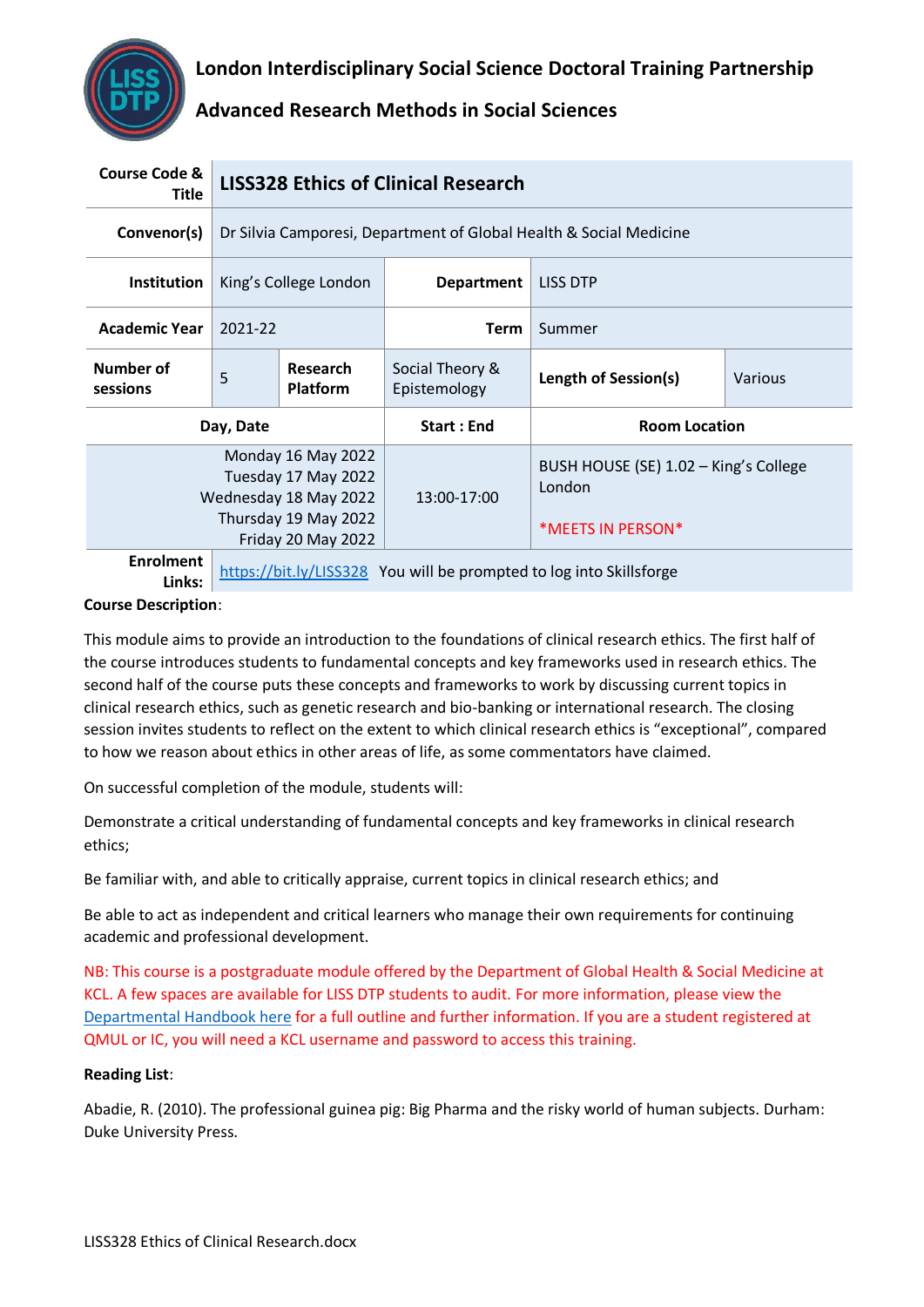

# **London Interdisciplinary Social Science Doctoral Training Partnership**

### **Advanced Research Methods in Social Sciences**

Danis M, Largent E, Wendler D, Hull SC, Shah S, Millum J, Berkman B, Grady C: Research ethics consultation: a casebook. Oxford University Press: 2012.

Faden, R and Beauchamp T (1986), A History and Theory of Informed Consent, New York: Oxford University Press.

Goldacre B: Bad Pharma: How Medicine is Broken, and How We Can Fix It. Fourth Estate 2013.

Lederer, Susan. 1997. Subjected to science : human experimentation in America before the Second World War. Johns Hopkins Paperbacks ed. Baltimore: Johns Hopkins University Press.

Miller FG: The Ethical Challenges of Human Research: Selected Essays. Oxford University Press 2012.

Petryna, A. (2009). When experiments travel: clinical trials and the global search for human subjects. Princeton University Press.

Richardson, H. (2012). Moral entanglements: The ancillary-care obligations of medical researchers. Oxford University Press.

Skloot, R. (2011). The immortal life of Henrietta Lacks. Broadway Books.

Wendler, D. (2010). The ethics of pediatric research. Oxford University Press.

Emanuel EJ, Grady C, Crouch RA, Lie R, Miller F, Wendler D (Eds.): The Oxford Textbook of Clinical Research Ethics. Oxford University Press 2008.

Fisher J: Medical Research For Hire: The Political Economy of Pharmaceutical Trials. Rutgers University Press 2008.

Kimmelman J: Gene Transfer and the Ethics of First-in-Human Research: Lost in Translation. Cambridge University Press 2009.

Klitzman RL: The Ethics Police? The Struggle to Make Human Research Safe. Oxford University Press 2015.

Hawkins JS, Emanuel EJ (Eds.): Exploitation and Developing Countries: The Ethics of Clinical Research. Princeton University Press 2008.

Wertheimer A: Rethinking the Ethics of Clinical Research: Widening the Lens. Oxford University Press 2010.

#### **Useful websites**:

Council for International Organizations of Medical Sciences (CIOMS), International Ethical Guidelines for Biomedical Research Involving Human Subjects. Geneva: CIOMS 2001: [http://cioms.ch/publications/guidelines/guidelines\\_nov\\_2002\\_blurb.htm](http://cioms.ch/publications/guidelines/guidelines_nov_2002_blurb.htm)

Cash R, Wikler D, Saxena A, Capron A (eds). Casebook on Ethical Issues in International Health Research. Geneva: World Health Organization, 2009: [http://whqlibdoc.who.int/publications/2009/9789241547727\\_eng.pdf](http://whqlibdoc.who.int/publications/2009/9789241547727_eng.pdf)

Nuffield Council on Bioethics, numerous research-related reports: [http://nuffieldbioethics.org](http://nuffieldbioethics.org/)

U.S. Presidential Commission for the study of bioethical issues, numerous research-related reports: [http://bioethics.gov](http://bioethics.gov/)